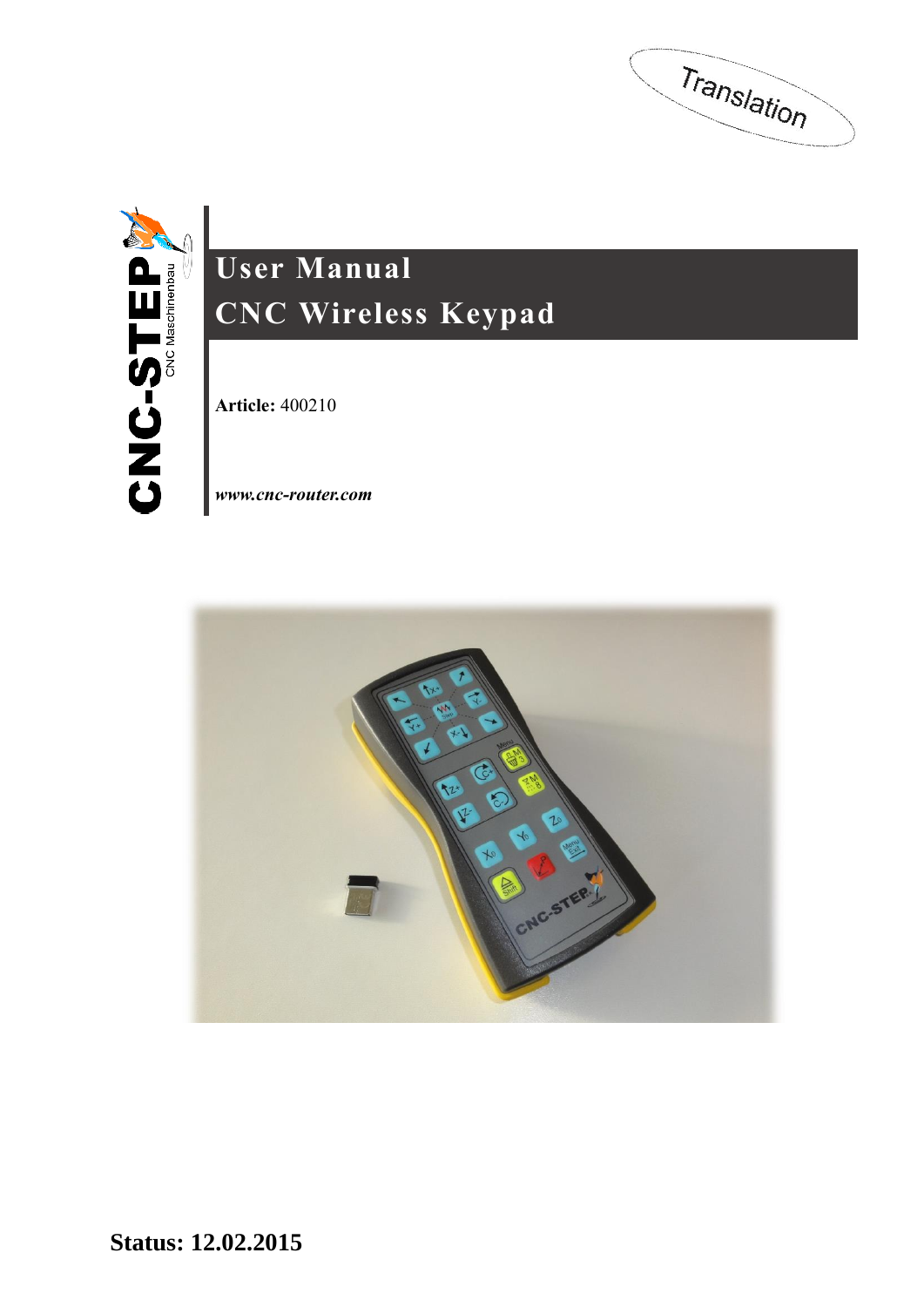

## **CNC Wireless Keypad**



#### **Short description**

The remote control is capable of operating all CNC-controlled machines, with their basic functions, that are driven by the different types of CAM Software WINPC NC provided by Lewetz , via remote control. A remote control is in comparison to the start-up of zero points on work pieces using a conventional Keyboard, much easier!

It can be used with any CAM Software which is capable to individually customize the key assignment via Hotkeys.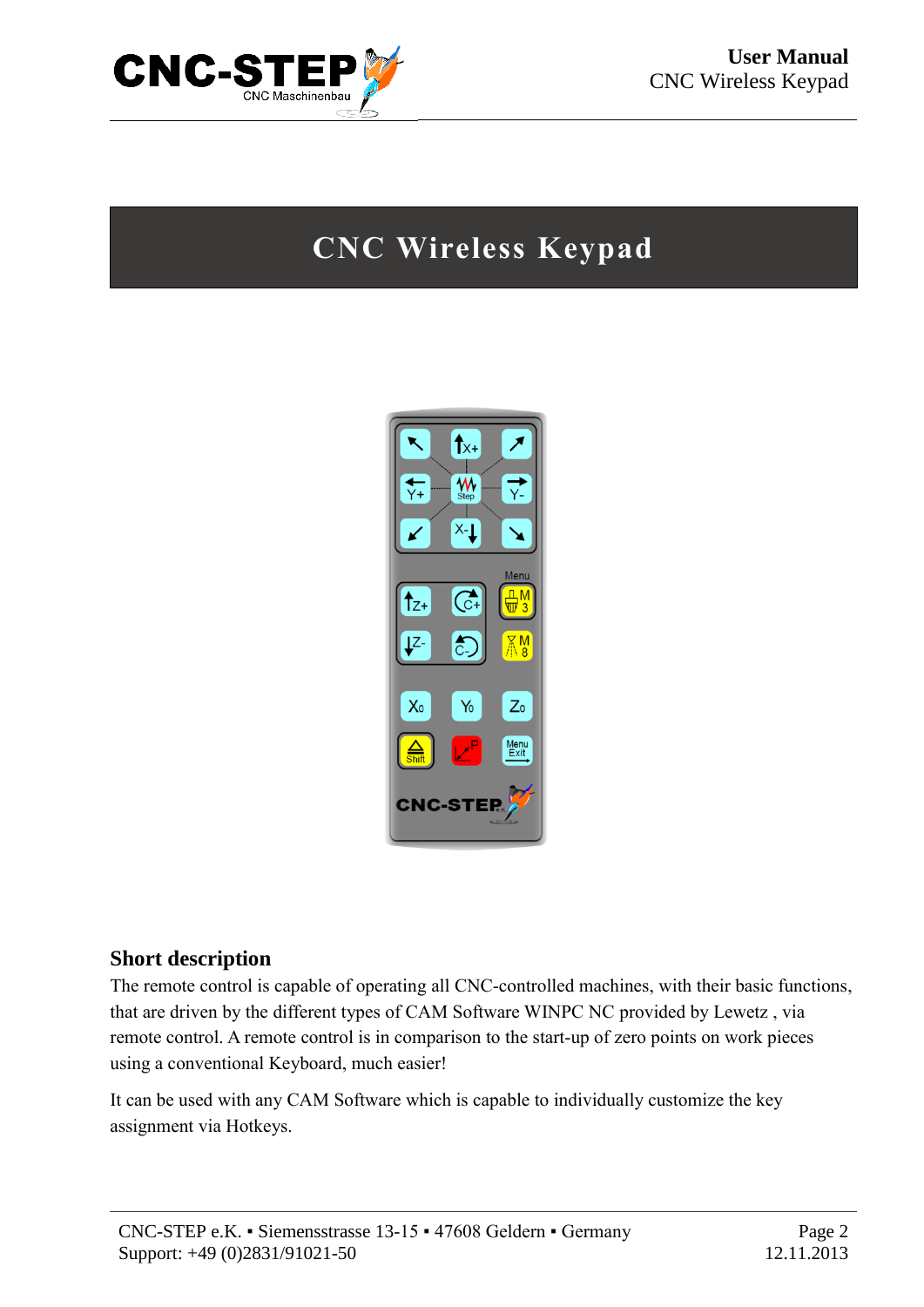

## **CONTENTS**

| $\overline{4}$ |                |  |  |  |  |
|----------------|----------------|--|--|--|--|
|                | 5 <sup>5</sup> |  |  |  |  |
|                |                |  |  |  |  |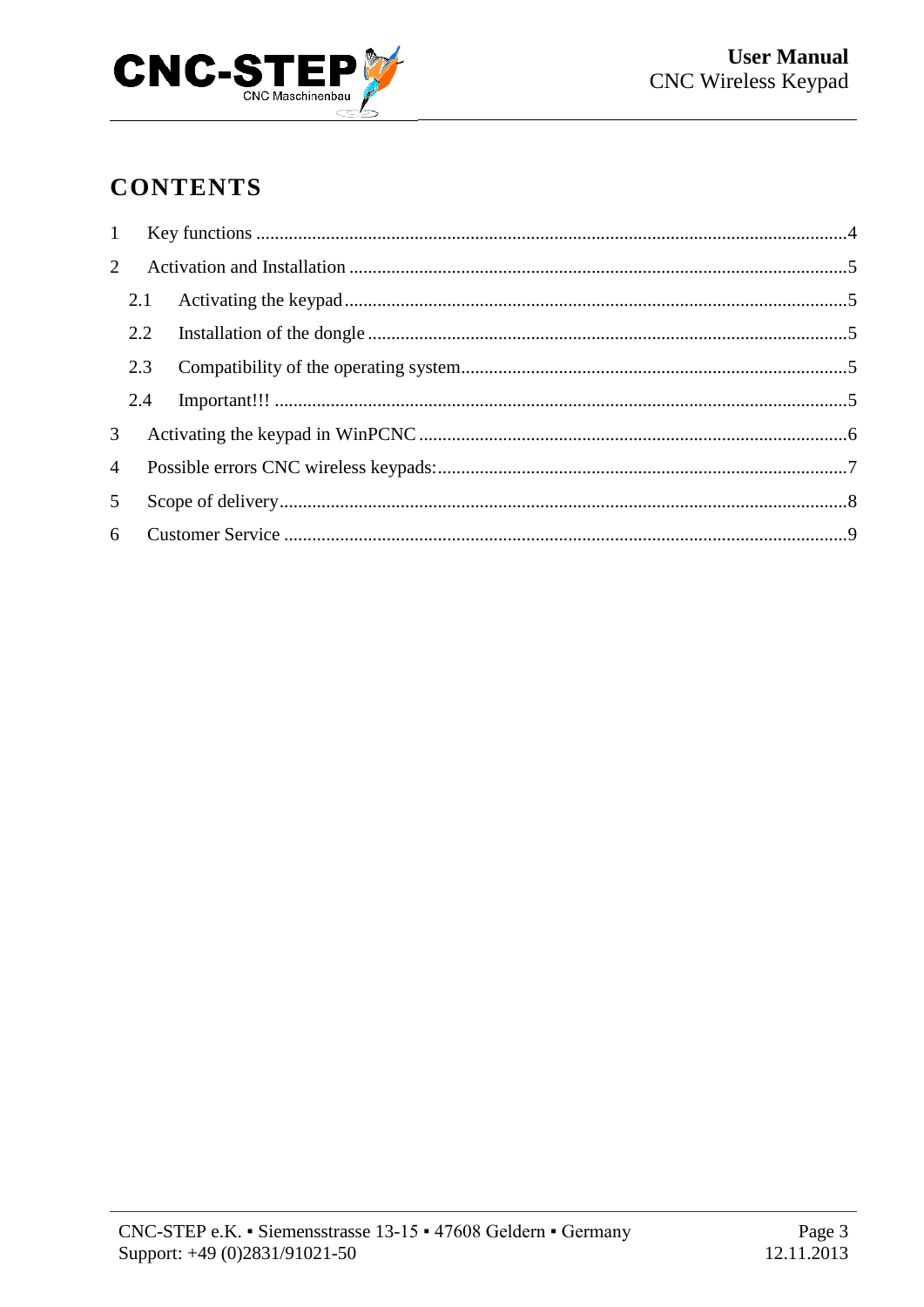

<span id="page-3-0"></span>

The keypad was designed in the standard layout of the coordinates (X top, bottom and Y to the right, left). It is possible that the coordinates-field is displayed differently in various software versions such as in WinPCNC (Keypad orientation 1) or has to be set separately.

Please note this, otherwise the operation of your keypad won't match the representation of the key functions.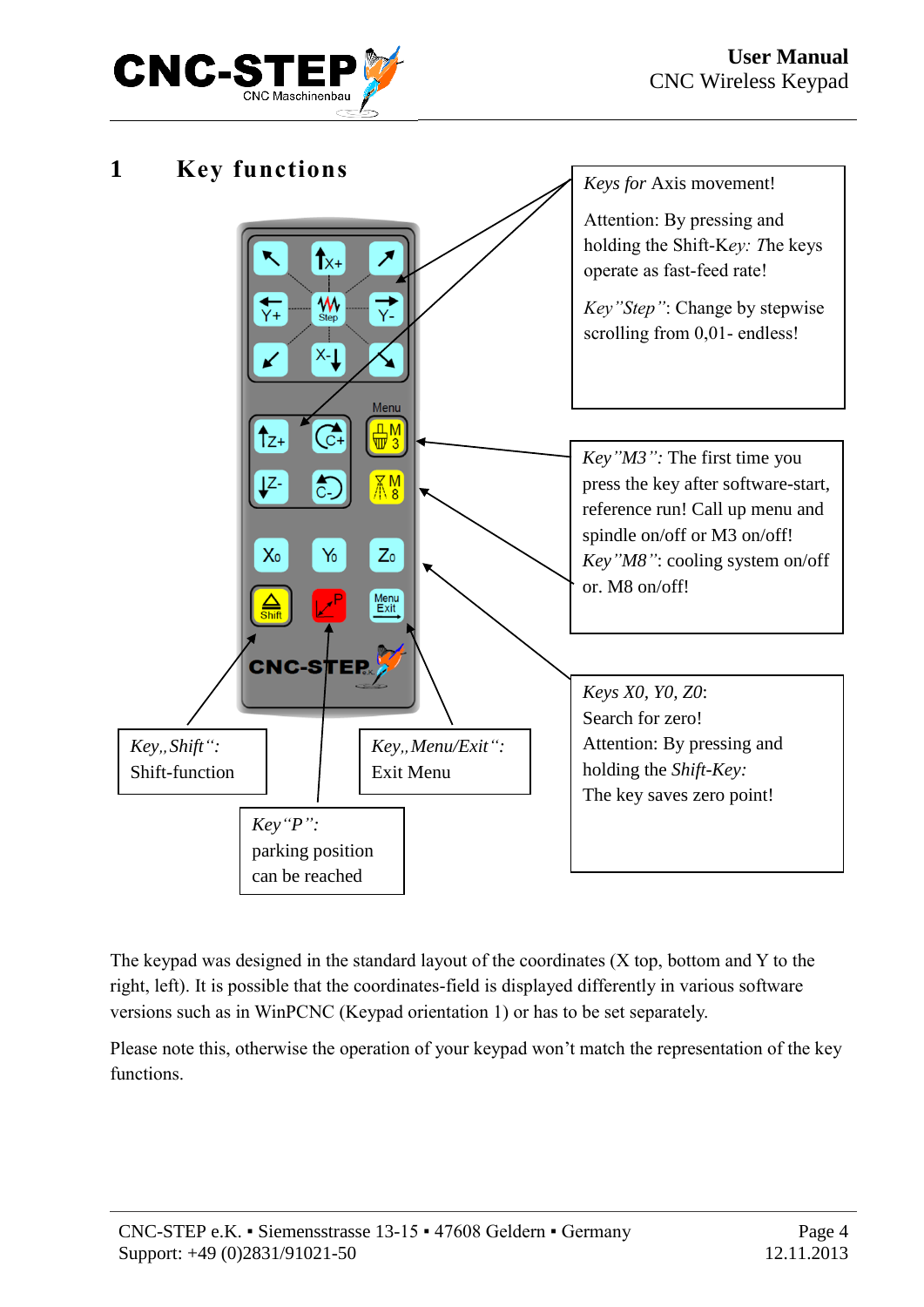

## <span id="page-4-0"></span>**2 Activation and Installation**

#### <span id="page-4-1"></span>**2.1 Activating the keypad**

- Pick up the remote control and turn it over, so you can see the cover of the battery compartment.
- Loosen the cover by removing both cross-head screws using a Phillips screwdriver.
- Remove battery-contact breaker by holding it carefully on the arrow symbol with thumb and index finger, then pull slowly. Pulling to fast could unintentional throw off the battery.
- Now close the battery compartment by using the screws.
- Your remote-control is now activated and has to be connected with your PC via dongle.

#### <span id="page-4-2"></span>**2.2 Installation of the dongle**

- Place your dongle in a free USB-port on your computer where you have installed your CNC software.
- The dongle should now automatically install within seconds including all needed drivers.
- Should your computer fail to do so, please install the driver manually in the device manager.
- After the installation process has been successfully completed, you keypad is ready for use.

#### <span id="page-4-3"></span>**2.3 Compatibility of the operating system**

• The keypad is Windows XP, Windows Vista, Windows 7 und Windows 8 compatible!

#### <span id="page-4-4"></span>**2.4 Important!!!**

• Make sure that the connection between keypad and PC is never lost while pressing keys. Never unplug the dongle at the same time while pressing a key on the keypad. It is possible, that the function, you have pressed in this moment, repeats endlessly until the connection is reestablished, or you stop it manually via mouse in the software!!!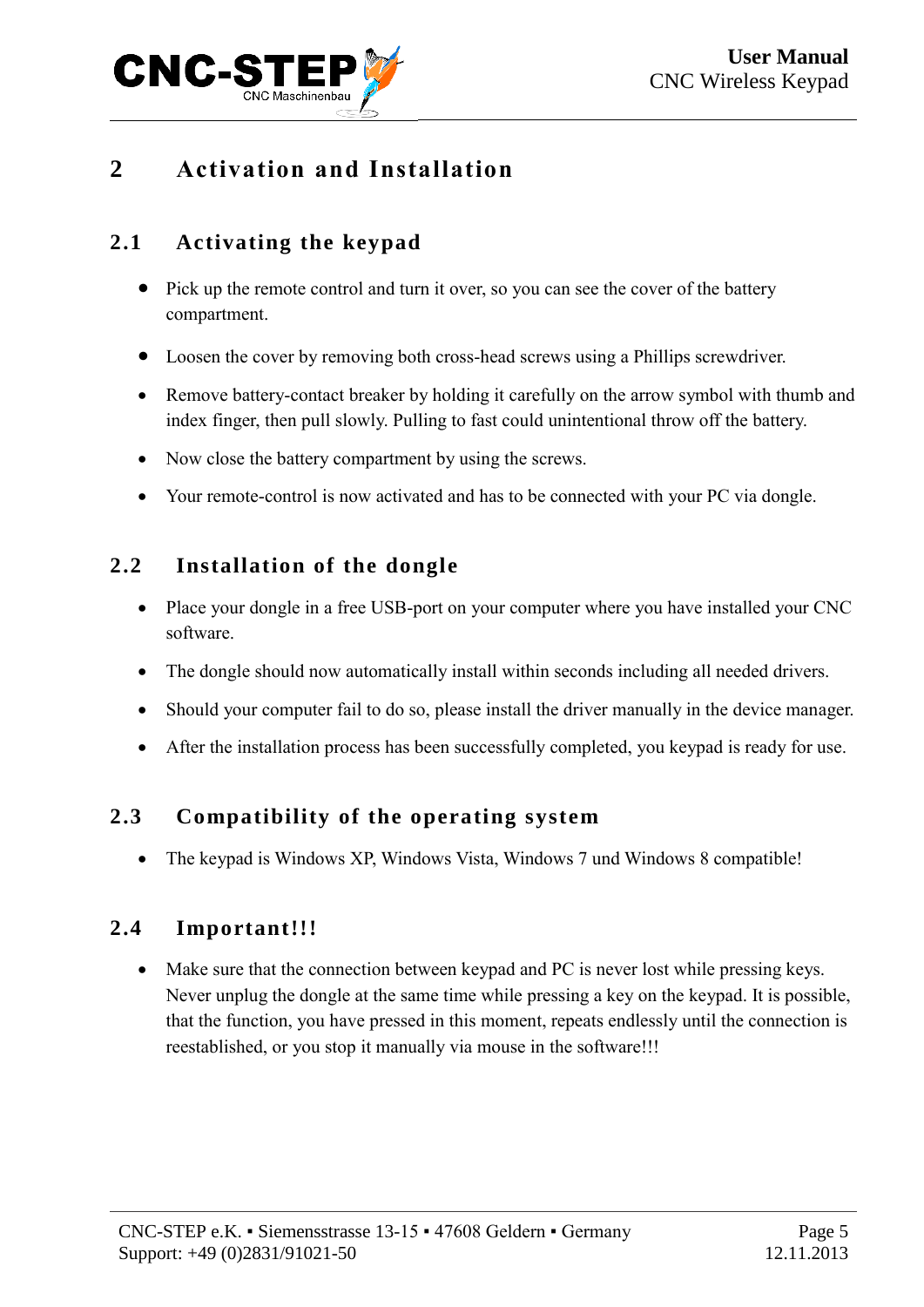

## <span id="page-5-0"></span>**3 Activating the keypad in WinPCNC**

To be able to use the full functionality of the remote control, please install the latest version of WinPCNC. This is the only way to ensure, that the remote is pre-programmed and selectable.

The remote control can now be activated in WinPCNC:

| Speeds                              | Signals/dwell times               |              | Machine parameters | Messages |
|-------------------------------------|-----------------------------------|--------------|--------------------|----------|
| Tools                               | Data format                       | Co-ordinates | Misc. parameters   | Ports    |
|                                     | COM port for communication        |              | COM1               |          |
| Joystick                            |                                   |              | None<br>none       |          |
|                                     | Keypad (Professional)             |              |                    |          |
| Keypad (USB)<br>Address of LPT port |                                   |              | USB HEIZ Keypad    |          |
|                                     |                                   |              | 0378<br>hex        |          |
|                                     | US Tastatur Layout (YZ getauscht) |              |                    |          |
|                                     |                                   |              |                    |          |

*WinPCNC - Parameter / Ports*

Please set "Orientation of buttons" on "*1".*

| Signals/dwell times<br>Speeds                                                                             |                                           | Machine parameters                                                                                       | Messages      |
|-----------------------------------------------------------------------------------------------------------|-------------------------------------------|----------------------------------------------------------------------------------------------------------|---------------|
| Tools<br>Data format                                                                                      | Co-ordinates                              | Misc. parameters                                                                                         | Ports         |
| Orientation of buttons<br>Password validation time [min]<br>Program repetitions<br>Smoothing out contours | $\overline{\phantom{0}}$<br>$\theta$<br>5 | Machine position display<br>Jogging, reset to endless<br>V No move back to last pos.<br>No Z lift at ATC |               |
| 3D color shading<br>To none, 2D data only                                                                 |                                           | External editor                                                                                          |               |
| from Z coordinates<br>c.<br>from spindle speed<br>C                                                       |                                           |                                                                                                          | <b>Misc</b>   |
| <b>C</b> from invers spindle speed<br>C from Z coordinates, colored                                       |                                           |                                                                                                          | More          |
|                                                                                                           |                                           |                                                                                                          | <b>OxyCut</b> |
|                                                                                                           |                                           |                                                                                                          |               |

*WinPCNC - Parameter / Misc / More*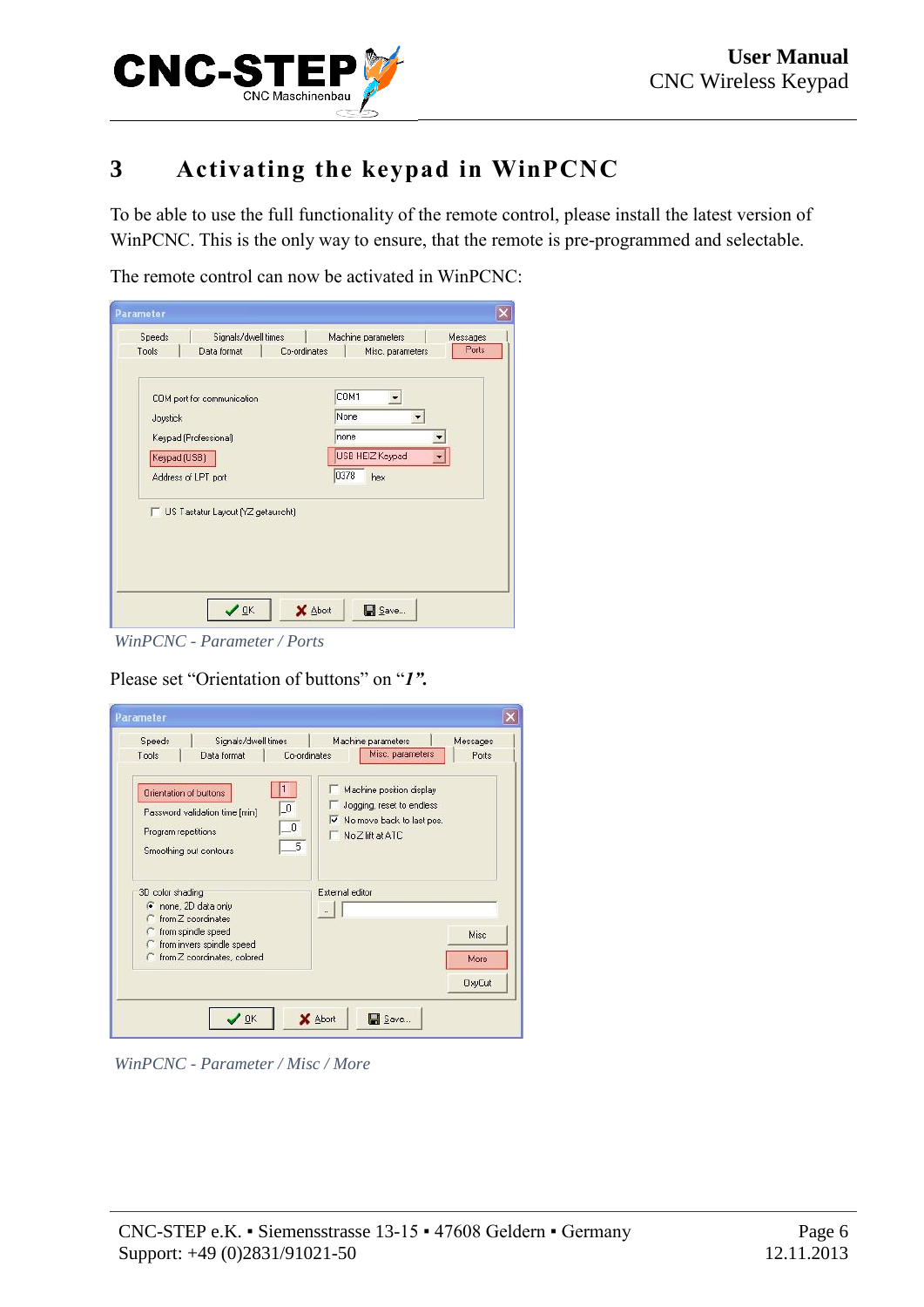

## <span id="page-6-0"></span>**4 Possible errors CNC wireless keypads:**

Ensure that the numeric keypad of the used processor unit (including laptops without existing numeric keypad) is activated before usage.

If this is not the case, this could lead to a signal-error and cause faulty performance of the remote control.

Possible settings or computer remedy (PCs) could be:

Activate the numeric keypad via Bios, if this is admitted (administration skills necessary)! The issue in BIOS is called: *"Boot up NumLock".*

Or a Laptop or keyboard for example, has the possibility to activate the control-keys **FN and NUM**. Using regular keyboards please activate the key in the numeric keypad **NUM** and then install FB.

- The third possible way would be by using Reg Edit on the operating system: Start the registration-editor by pressing [Windows-button]+[R] and enter *"regedit".*
- In the registration-editor, please switch into following folder: *"HKEY\_CURRENT\_USER\Control Panel\Keyboard"*
- Please double-click in the right half window on *"InitialKeyboardIndicators".*
- Please enter the value *"2"* in following window, and close the registration-editor.

That's it! The NUM-function of the numeric keypad is now automatically activated for the next start. If you want to deactivate this function permanently, please use value *"0".* By using other values you can also set start-combinations from different special keys.

Following values are possible:

| $0$ – deactivate all functions | 1 – activate Caps Lock            |
|--------------------------------|-----------------------------------|
| $2$ – activate NUM             | 3 – activate Caps Lock and NUM    |
| 4 – activate Scroll            | 5 – activate Caps Lock and Scroll |
| 6 – activate NUM and Scroll    | 7 – activate all functions        |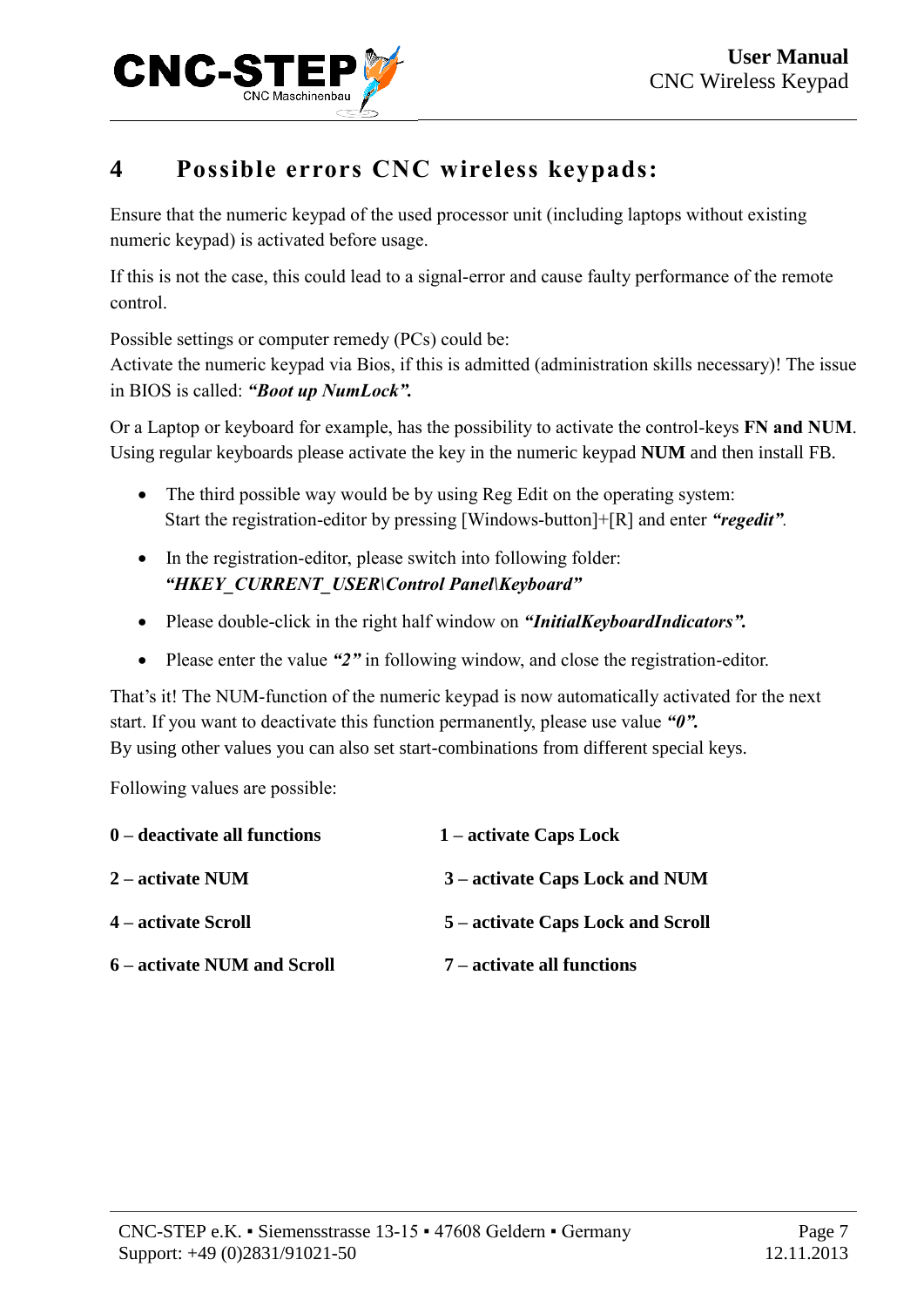

## <span id="page-7-0"></span>**5 Scope of delivery**

- 1x keypad/remote control Heiz
- 1x USB dongle
- 1x brief instruction keypad/remote control
- 2x Mignon 2xAA (already in keypad/remote control)